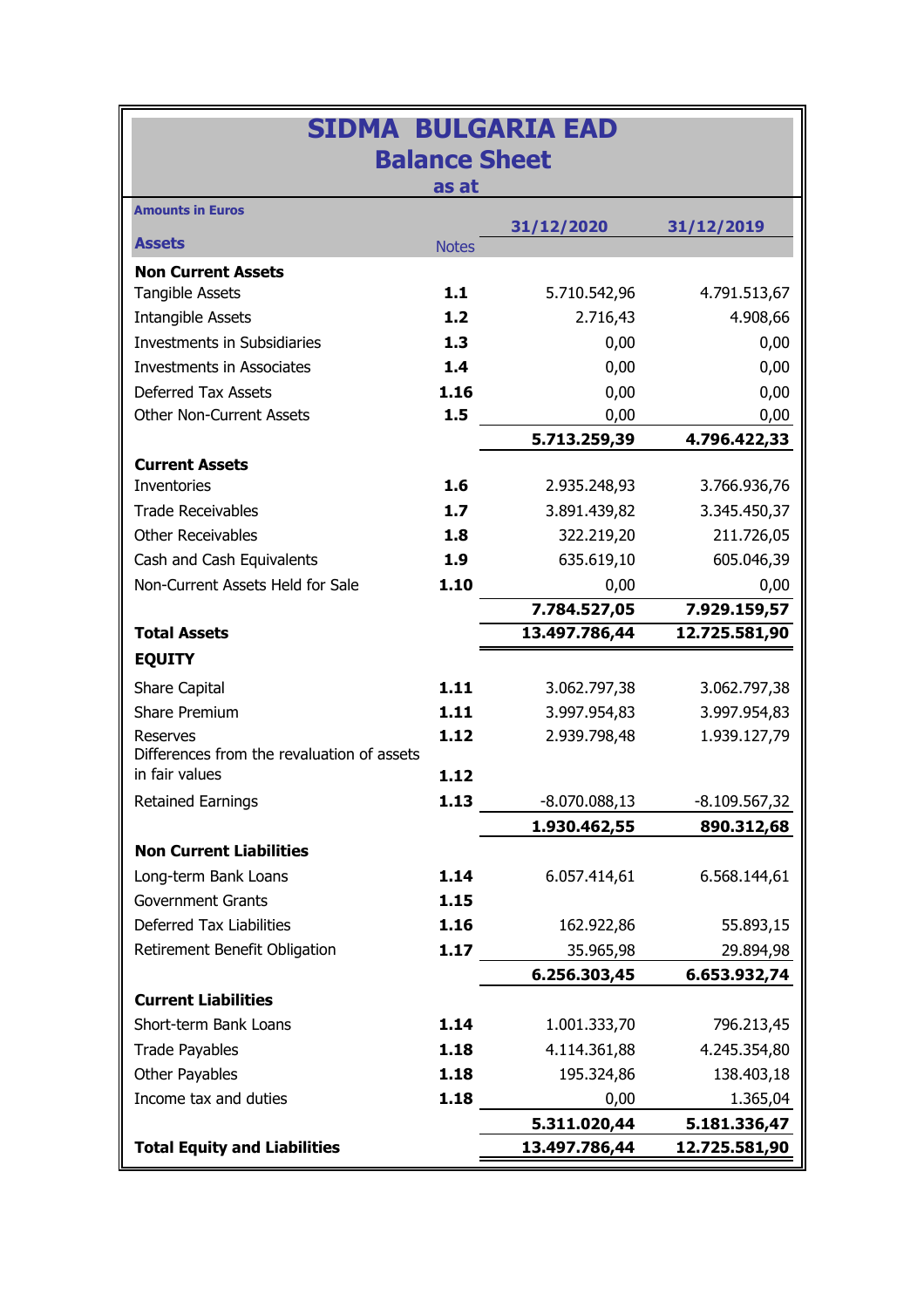| <b>SIDMA BULGARIA EAD</b>                         |
|---------------------------------------------------|
| <b>Profit &amp; Loss Statement</b> for the period |
| 01 January 2020 to 31 December 2020               |

| <b>Amounts in Euros</b>                       |              |               |                 |  |  |  |  |
|-----------------------------------------------|--------------|---------------|-----------------|--|--|--|--|
|                                               | <b>Notes</b> | 2020          | 2019            |  |  |  |  |
|                                               |              |               |                 |  |  |  |  |
| Turnover (sales)                              | 1.19         | 26.722.210    | 26.622.378      |  |  |  |  |
| Cost of goods Sold                            | 1.20         | $-24.840.805$ | $-24.786.302$   |  |  |  |  |
| <b>Gross Profit</b>                           |              | 1.881.404,87  | 1.836.075,90    |  |  |  |  |
| Other income                                  | 1.21         | 51.965,59     | 49.288,96       |  |  |  |  |
| <b>Administrative Expenses</b>                | 1.22         | $-452.447,61$ | $-428.135,17$   |  |  |  |  |
| Distribution/Selling Expenses                 | 1.23         | -937.843,61   | $-1.003.578,87$ |  |  |  |  |
| Other expenses                                | 1.24         | $-11.687,88$  | $-20.299,36$    |  |  |  |  |
| <b>Operating loss (EBIT)</b>                  |              | 531.391,37    | 433.351,46      |  |  |  |  |
| <b>Financial Income</b>                       | 1.25         | 0,00          | 81,14           |  |  |  |  |
| <b>Finance Expenses</b>                       | 1.25         | $-401.537,88$ | $-412.363,78$   |  |  |  |  |
| Income from dividends                         |              |               |                 |  |  |  |  |
| Profit/(Loss) from sales of fixed assets      |              |               |                 |  |  |  |  |
| Profit/(Loss) from Subsidiaries/Associates    |              |               |                 |  |  |  |  |
| <b>Profit before taxation</b>                 |              | 129.853,49    | 21.068,82       |  |  |  |  |
| Income Tax (Expense)/Benefit                  | 1,26         | $-9.095,14$   | 82.674,32       |  |  |  |  |
| <b>Profit after taxation</b>                  |              | 120.758,35    | 103.743,13      |  |  |  |  |
| <b>Other comprehensive income</b>             |              |               |                 |  |  |  |  |
| Revaluation of property, plant and equipment  | 1.110.737,31 | 0,00          |                 |  |  |  |  |
| Remeasurements of defined employee benefit li |              | 1.119,00      | 1.023,59        |  |  |  |  |
| Related tax                                   |              | $-111.185,61$ | $-102,36$       |  |  |  |  |
| Other comprehensive income for the year,      |              | 1.000.670,71  | 921,23          |  |  |  |  |
| Total comprehensive income for the year       |              | 1.121.429,05  | 104.664,37      |  |  |  |  |
|                                               |              |               |                 |  |  |  |  |
| <b>Earnings per share</b>                     |              |               |                 |  |  |  |  |
| <b>Dividend per share</b>                     |              |               |                 |  |  |  |  |
| Depreciation & Amortization Expenses          | 1.27         | 205.469,82    | 201.155,72      |  |  |  |  |
| <b>EBITDA</b>                                 |              | 736.861,19    | 634.507,18      |  |  |  |  |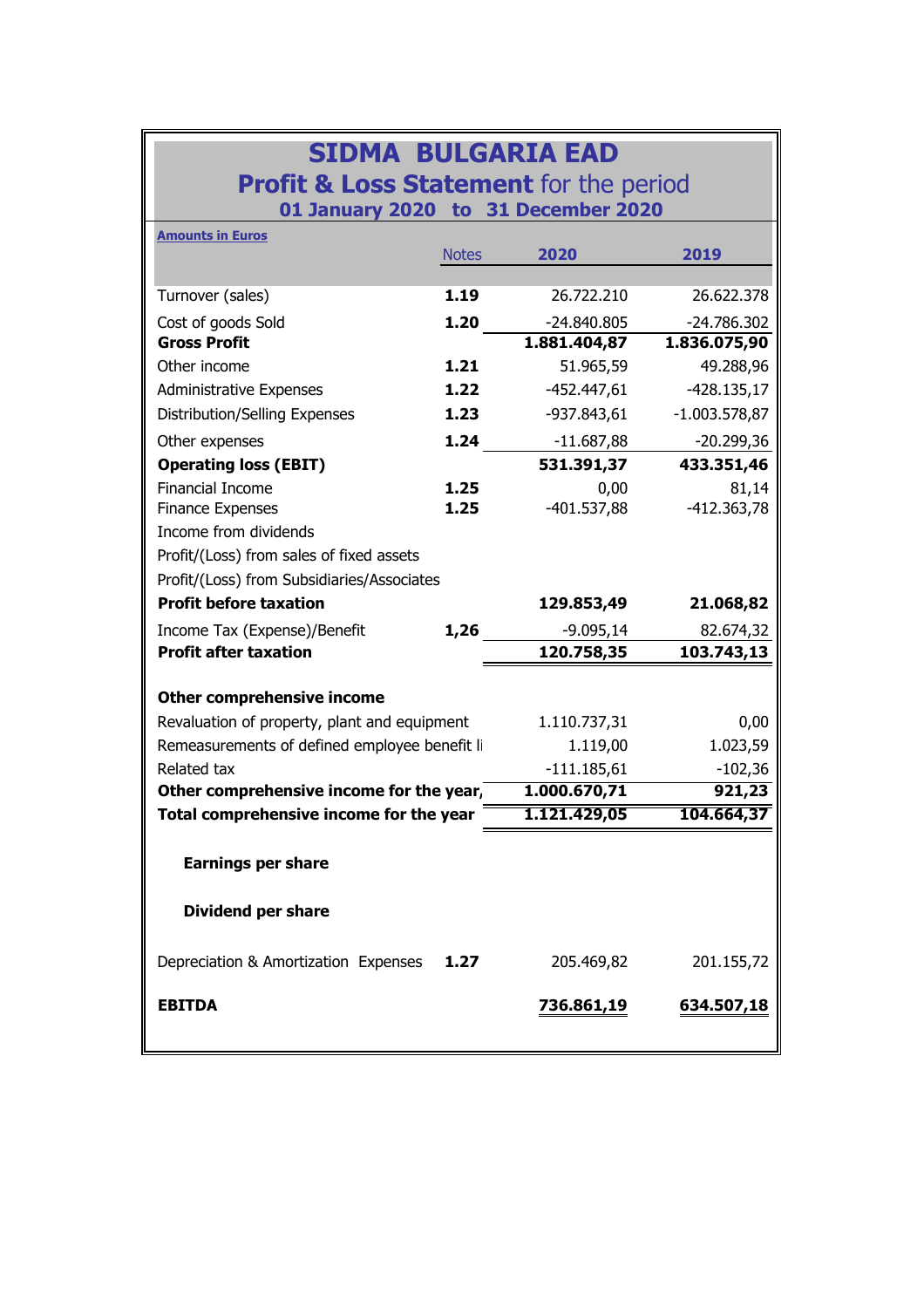| <b>SIDMA BULGARIA EAD</b><br><b>Cash Flow Statement</b> for the period from<br>01 January 2020 to 31 December 2020                                          |               |                 |  |  |  |  |
|-------------------------------------------------------------------------------------------------------------------------------------------------------------|---------------|-----------------|--|--|--|--|
| amounts in euros                                                                                                                                            | 2020          | 2019            |  |  |  |  |
| <b>Operating Activities</b>                                                                                                                                 |               |                 |  |  |  |  |
| Profit before taxation                                                                                                                                      | 129.853,49    | 21.068,82       |  |  |  |  |
| <b>Adjustments for:</b>                                                                                                                                     |               |                 |  |  |  |  |
| Depreciation & amortization<br>Provisions                                                                                                                   | 205.469,82    | 201.155,72      |  |  |  |  |
| <b>Exchange Differences</b>                                                                                                                                 | 2.634,30      | 3.935,87        |  |  |  |  |
| Income and expenses from investing activities                                                                                                               |               |                 |  |  |  |  |
| Other non cash (income)/expenses                                                                                                                            | 2.116,86      | 4.644,57        |  |  |  |  |
| <b>Net Finance Costs</b>                                                                                                                                    | 398.903,58    | 408.346,77      |  |  |  |  |
| <b>Adjustments for changes in working</b>                                                                                                                   |               |                 |  |  |  |  |
| capital                                                                                                                                                     |               |                 |  |  |  |  |
| Decrease/(increase) in inventories                                                                                                                          | 832.425,47    | $-1.152.918,98$ |  |  |  |  |
| Decrease/(increase) in receivables                                                                                                                          | $-656.482,60$ | $-759.831,72$   |  |  |  |  |
| (Decrease)/increase in payables(except bank                                                                                                                 | $-74.071,24$  | 1.097.680,69    |  |  |  |  |
| loans and overdrafts)                                                                                                                                       |               |                 |  |  |  |  |
| Less:<br>Financial Costs paid                                                                                                                               | -397.004,77   | $-411.873,88$   |  |  |  |  |
| Taxes paid                                                                                                                                                  | $-96.092,87$  | $-2.384,67$     |  |  |  |  |
| Total inflows / (outflows) from operating                                                                                                                   |               |                 |  |  |  |  |
| activities (a)                                                                                                                                              | 347.752,03    | -590.176,81     |  |  |  |  |
| <b>Investing activities</b><br>Acquisition of subsidiaries<br>Purchase of tangible and intangible assets<br>Proceeds on disposal of tangible and intangible | $-11.569,57$  | $-86.302,21$    |  |  |  |  |
| assets<br>Interest received<br>Dividends received                                                                                                           | 0,00          | 81,06           |  |  |  |  |
| Total inflows / (outflows) from investing                                                                                                                   |               |                 |  |  |  |  |
| activities (b)                                                                                                                                              | $-11.569,57$  | $-86.221,15$    |  |  |  |  |
| <b>Financing Activities</b>                                                                                                                                 |               |                 |  |  |  |  |
| Share Capital Increase                                                                                                                                      | 0,00          | 0,00            |  |  |  |  |
| New bank loans raised                                                                                                                                       | 155.494,76    | 196.750,16      |  |  |  |  |
| Repayments of loans                                                                                                                                         | -436.606,62   | $-201.450,17$   |  |  |  |  |
| Repayments of financial leasing agreements                                                                                                                  | $-24.497,90$  | $-18.879,15$    |  |  |  |  |
| Dividends and management fees paid                                                                                                                          |               |                 |  |  |  |  |
| Grants received                                                                                                                                             |               |                 |  |  |  |  |
| Total inflows / (outflows) from financing<br>activities (c)                                                                                                 | -305.609,76   | -23.579,16      |  |  |  |  |
| Net Increase/(Decrease) in cash and                                                                                                                         |               |                 |  |  |  |  |
| cash equivalents $(a) + (b) + (c)$                                                                                                                          | 30.572,71     | -699.977,12     |  |  |  |  |
| Cash and cash equivalents at the<br>beginning of the period                                                                                                 | 605.046,39    | 1.305.023,51    |  |  |  |  |
| Cash and cash equivalents at the end of<br>the period                                                                                                       | 635.619,10    | 605.046,39      |  |  |  |  |